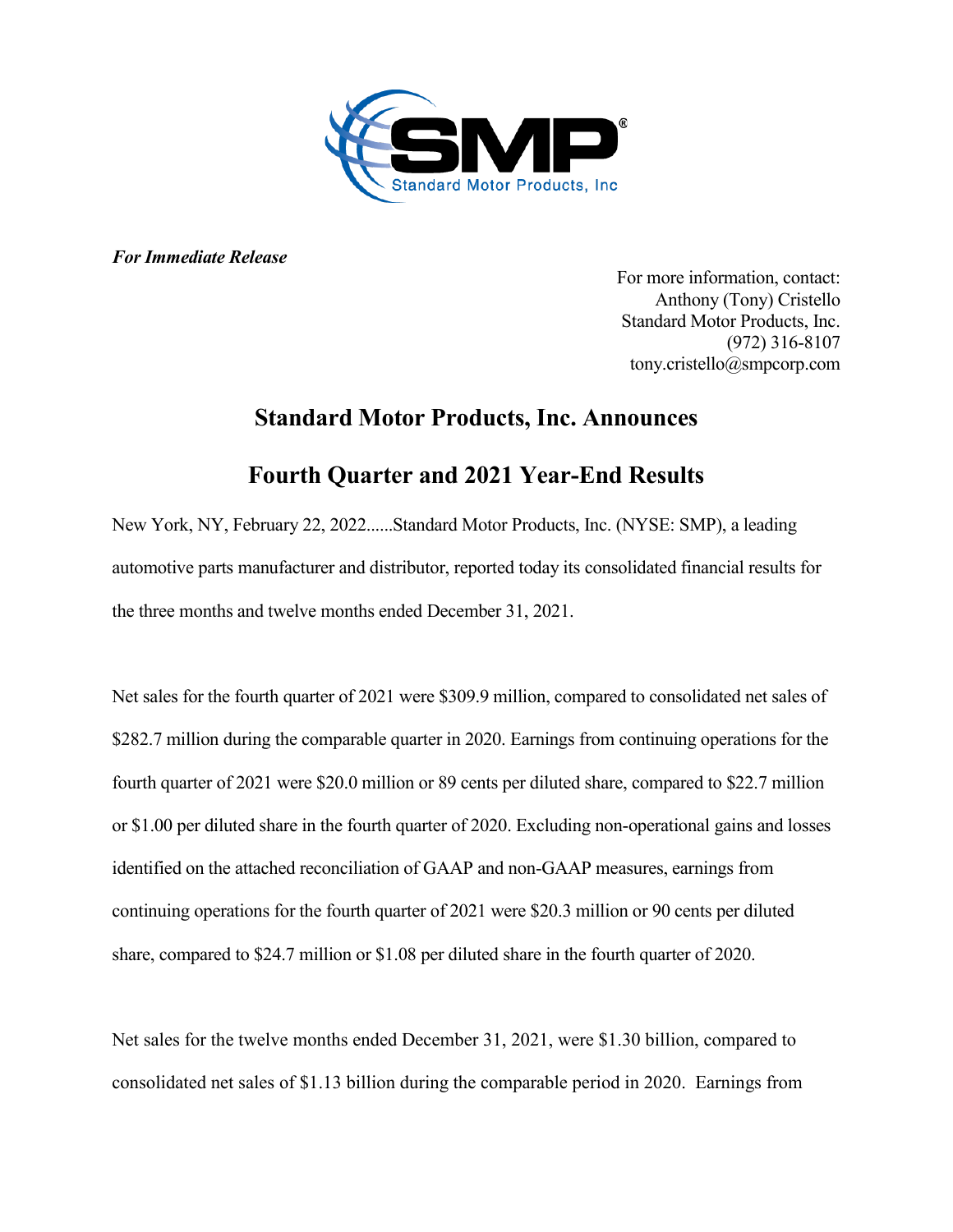continuing operations for the twelve months ended December 31, 2021, were \$99.4 million or \$4.39 per diluted share, compared to \$80.4 million or \$3.52 per diluted share in the comparable period of 2020. Excluding non-operational gains and losses identified on the attached reconciliation of GAAP and non-GAAP measures, earnings from continuing operations for the twelve months ended December 31, 2021 and 2020 were \$100.7 million or \$4.45 per diluted share and \$82.4 million or \$3.61 per diluted share, respectively.

Mr. Eric Sills, Standard Motor Products' Chief Executive Officer and President stated, "We are extremely pleased with our fourth quarter and full year results. We posted our sixth consecutive quarter of record sales, up nearly 10% over last year's record-breaking fourth quarter, with full year revenues beating 2020 by 15%.

"Our full-year earnings substantially surpassed 2020, up more than 22%, though our fourth quarter earnings were down slightly from last year as 2020 included many unique, non-recurring benefits related to the Covid-19 pandemic, and thus was an anomaly.

"By division, Engine Management sales were up nearly 6% in the quarter, and up 12% for the full year. Our strong performance was the result of multiple contributing factors, including strong market demand as evidenced by robust customer POS, the phase-in of new business wins, the impact of recent acquisitions, and the partial benefit of price increases implemented in the fourth quarter.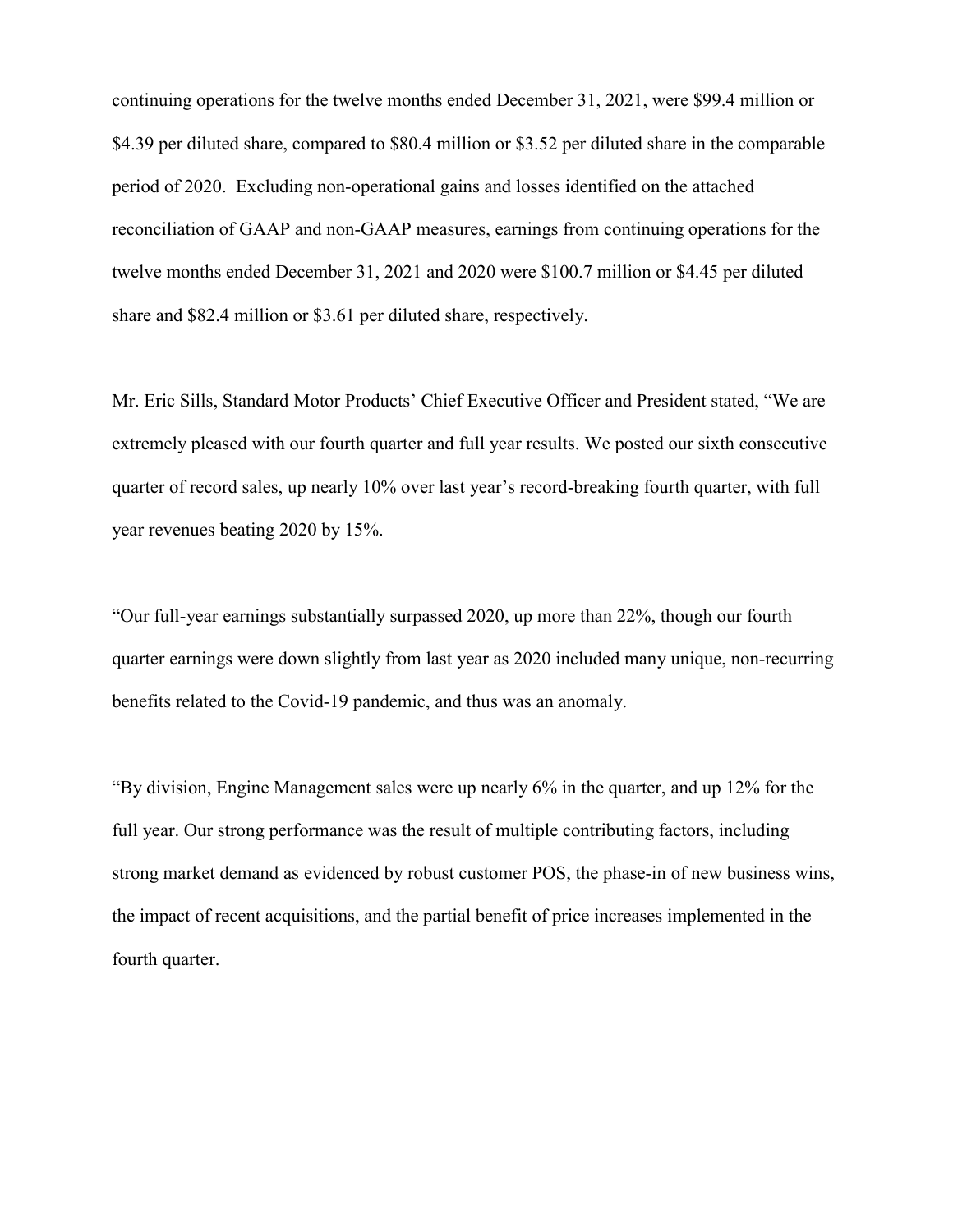"Turning to Temperature Control, 2021 was one of the longest and hottest summers on record, with demand extending well-beyond historical trends. Our sales remained strong throughout the fourth quarter, and were up nearly 24% for the full year.

"Our gross margin percentage within the Engine Management division was lower than historical levels, with two main drivers. First, we have been experiencing elevated inflation across a host of cost inputs, including raw materials, labor and transportation. We began passing these costs through to our customers during the quarter, and thus saw a rebound in our gross margin percentage from the third quarter, with more pricing actions taking effect in early 2022.

"The second component of our reduced gross margin percentage is related to an ongoing mix shift within the division. We have been aggressively pursuing strategic growth in our specialized original equipment business, which, as previously explained, has a different margin profile from our aftermarket business. It has lower gross margins, but also lower SG&A expense, and thus generates comparable operating profit margins.

"Our specialized OE business represented 24% of our Engine Management revenue in the fourth quarter of 2021, compared to 17% the prior year. Much of this growth was the result of the three acquisitions consummated this past year, which contributed \$24 million in revenue in the quarter.

"We believe this specialized OE business, which focuses on niche channels such as medium and heavy-duty vehicles, construction and agricultural equipment, power sports, and others, represents a significant growth opportunity. This business is now at an annual run-rate of nearly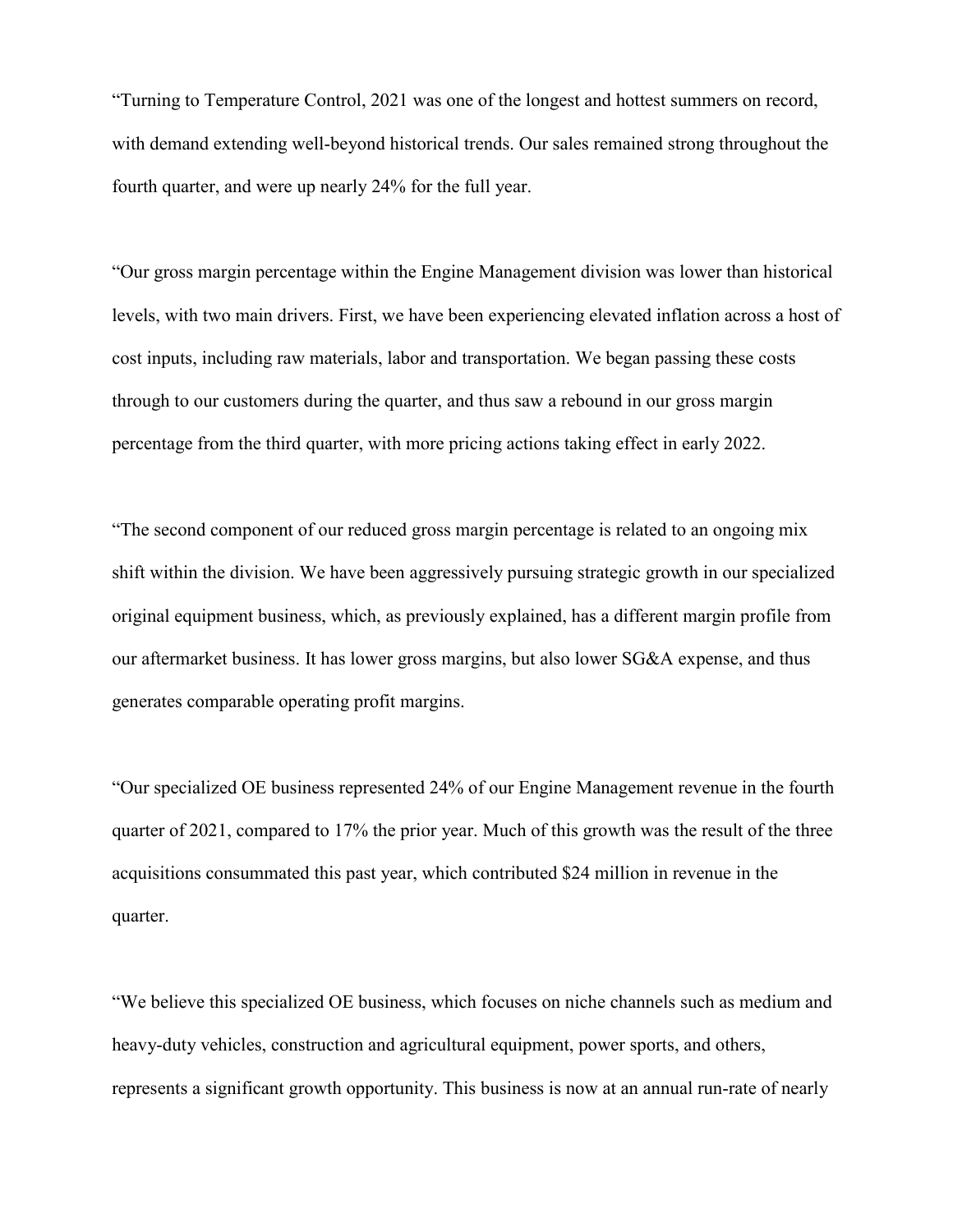\$300 million with an established global footprint including North America, Europe and Asia. We are in the early stages of our integration, but we see great potential as we look at the breadth and depth of the various product portfolios, customer lists, manufacturing and engineering capabilities, and expanded international reach.

"We also continued to return value to our shareholders over the course of the year. Our strong operating results allowed us to repurchase shares of our common stock in the amount of \$26.9 million for the year. Additionally, on February 1, 2022 our Board approved an increase in our quarterly dividend from 25 cents per share to 27 cents per share on the common stock outstanding. The dividend will be paid on March 1, 2022 to stockholders of record on February 15, 2022.

"In closing, we are very pleased with our 2021 performance, and the momentum with which we enter 2022. Our core market continues to enjoy tailwinds as the fleet ages and miles driven rebound. Relationships with our customers have never been better, and their POS continues to trend favorably. We consummated three complementary acquisitions, providing critical mass to be a meaningful player in these new markets with significant upside potential. And while we recognize that various challenges continue, including rising inflation, supply chain disruption, and ongoing uncertainty from the pandemic, we believe we are facing these challenges with the strongest team SMP has ever had. All of our SMP employees around the world have contributed to our success, and we cannot thank them enough. We are very excited about the future."

Finally, Mr. Lawrence I. Sills, Chairman of the Board, stated "Mr. Richard (Dick) Ward announced that he will retire from the Board this coming May, at the conclusion of his term.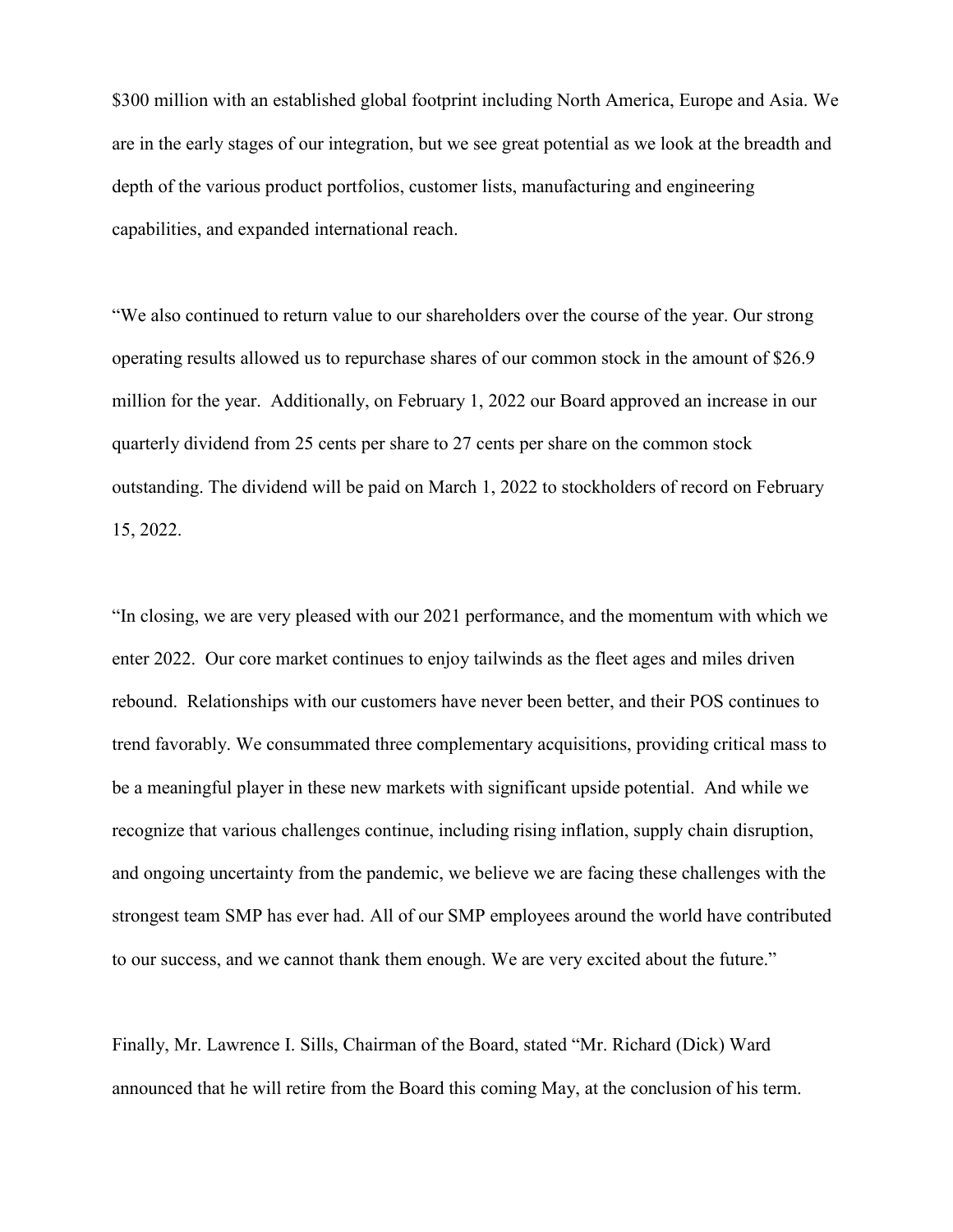Dick has been a valuable member of our Board, where he has served since 2004, including as Chairman of our Nominating and Corporate Governance Committee for the past 17 years. He has been a major contributor in all areas, and he will be missed. We wish him a well-deserved retirement."

### *Conference Call*

Standard Motor Products, Inc. will hold a conference call at 11:00 AM, Eastern Time, on Tuesday, February 22, 2022. This call will be web cast and can be accessed on the Investor Relations page of our website at [www.smpcorp.com](http://www.smpcorp.com/) and clicking on the [SMP Q4 2021 Earnings](https://urldefense.com/v3/__https:/www.connexcastpro.com/webcasts/cc/events/A06n60.cfm__;!!LbEW0g!mjpOCofFbKY7VNPne_9_8LlyZvz5yRglpXENA3N5DSLCbXANDnf5AaJle5TC62gnb9hY$)  [Webcast](https://urldefense.com/v3/__https:/www.connexcastpro.com/webcasts/cc/events/A06n60.cfm__;!!LbEW0g!mjpOCofFbKY7VNPne_9_8LlyZvz5yRglpXENA3N5DSLCbXANDnf5AaJle5TC62gnb9hY$) link. Investors may also listen to the call by dialing (800) 895-3361 (domestic) or 785- 424-1062 (international). Our playback will be made available for dial in immediately following the call. For those choosing to listen to the replay by webcast, the link should be active on our website within 24 hours after the call. The playback number is 800-934-7612 (domestic) or 402- 220-6980 (international). The participant passcode is 94640.

*Under the safe harbor provisions of the Private Securities Litigation Reform Act of 1995, Standard Motor Products cautions investors that any forward-looking statements made by the company, including those that may be made in this press release, are based on management's expectations at the time they are made, but they are subject to risks and uncertainties that may cause actual results, events or performance to differ materially from those contemplated by such forward looking statements. Among the factors that could cause actual results, events or performance to differ materially from those risks and uncertainties discussed in this press*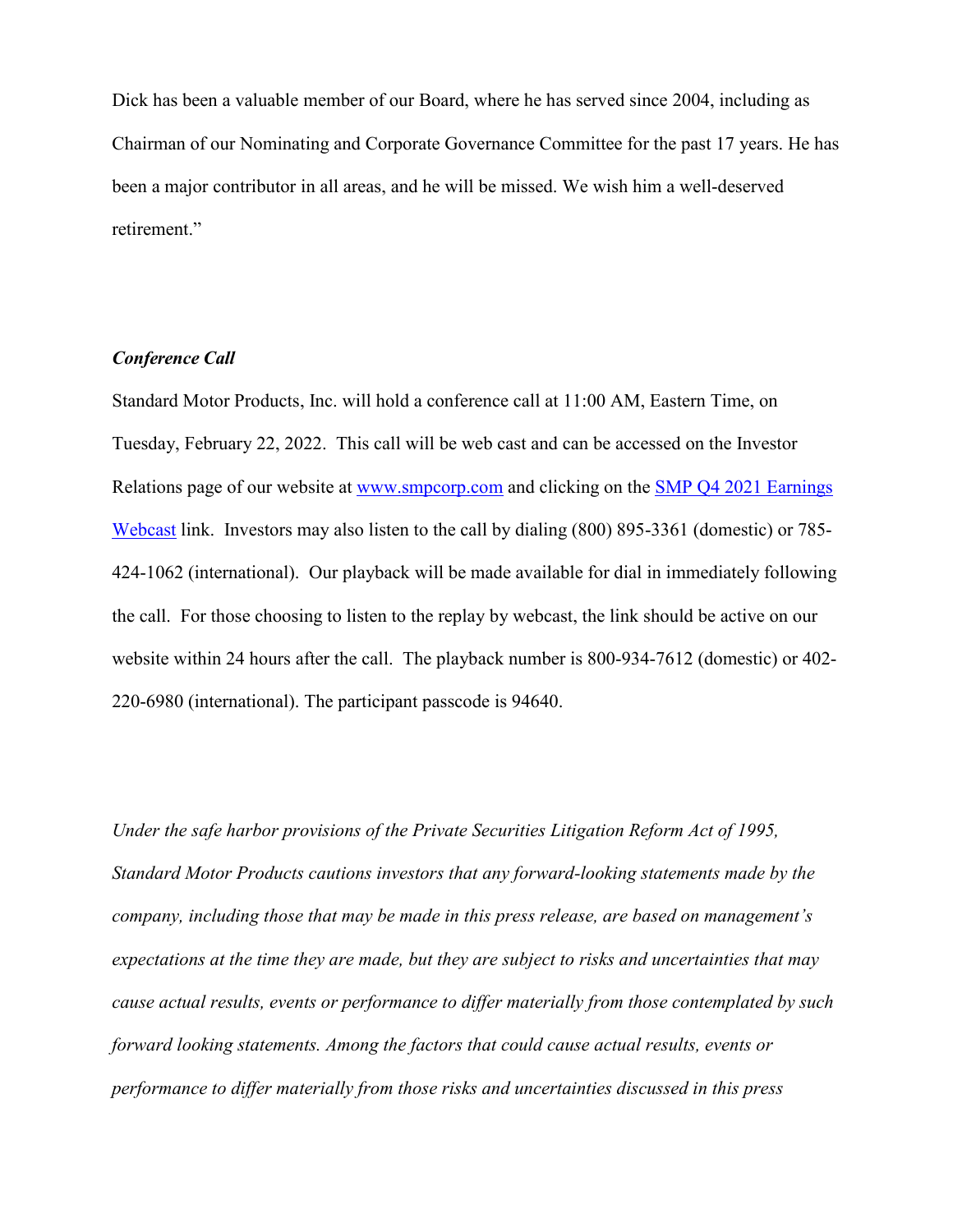*release are those detailed from time-to-time in prior press releases and in the company's filings with the Securities and Exchange Commission, including the company's annual report on Form 10-K and quarterly reports on Form 10-Q. By making these forward-looking statements, Standard Motor Products undertakes no obligation or intention to update these statements after the date of this release.*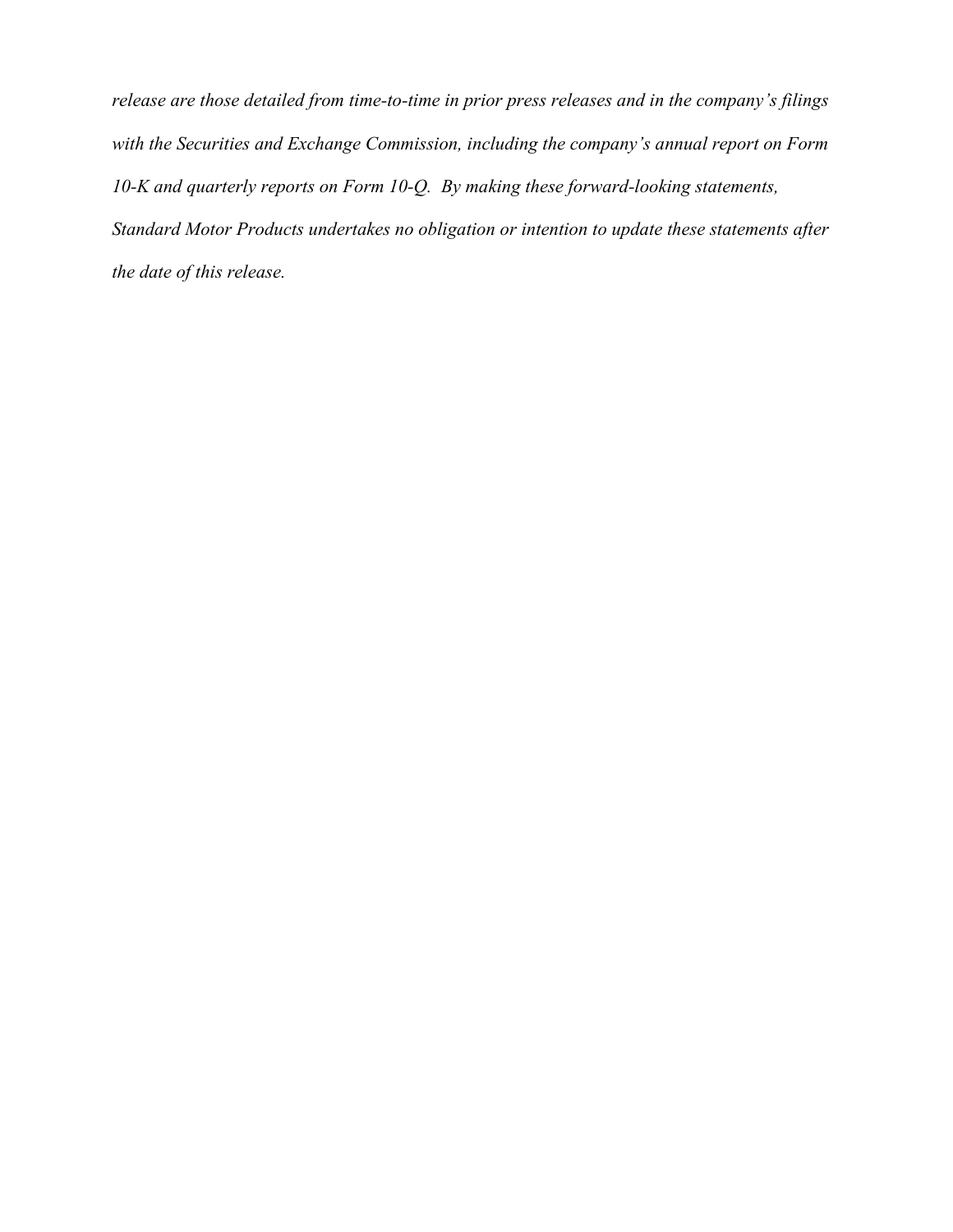## **STANDARD MOTOR PRODUCTS, INC. Consolidated Statements of Operations**

#### *(In thousands, except per share amounts)*

|                                                                                                                                                         |                               | THREE MONTHS ENDED          | DECEMBER 31,                  |                              |                                | TWELVE MONTHS ENDED<br>DECEMBER 31,<br>2021<br>2020 |                          |                               |  |  |
|---------------------------------------------------------------------------------------------------------------------------------------------------------|-------------------------------|-----------------------------|-------------------------------|------------------------------|--------------------------------|-----------------------------------------------------|--------------------------|-------------------------------|--|--|
|                                                                                                                                                         |                               | 2021                        | (Unaudited)                   | 2020                         |                                |                                                     | (Unaudited)              |                               |  |  |
| <b>NET SALES</b>                                                                                                                                        | \$                            | 309,877                     | \$                            | 282,738                      | \$                             | 1,298,816                                           |                          | \$1,128,588                   |  |  |
| <b>COST OF SALES</b>                                                                                                                                    |                               | 221,207                     |                               | 188,584                      |                                | 921,885                                             |                          | 791,933                       |  |  |
| <b>GROSS PROFIT</b>                                                                                                                                     |                               | 88,670                      |                               | 94,154                       |                                | 376,931                                             |                          | 336,655                       |  |  |
| SELLING, GENERAL & ADMINISTRATIVE EXPENSES<br><b>INTANGIBLE ASSET IMPAIRMENT</b><br><b>RESTRUCTURING AND INTEGRATION EXPENSES</b>                       |                               | 64,231<br>226               |                               | 60,972<br>2,600              |                                | 247,547<br>392                                      |                          | 224,670<br>2,600<br>464       |  |  |
| OTHER INCOME (EXPENSE), NET                                                                                                                             |                               | (1)                         |                               | 5                            |                                | 7                                                   |                          | (26)                          |  |  |
| <b>OPERATING INCOME</b>                                                                                                                                 |                               | 24,212                      |                               | 30,587                       |                                | 128,999                                             |                          | 108,895                       |  |  |
| OTHER NON-OPERATING INCOME, NET                                                                                                                         |                               | 1,247                       |                               | 220                          |                                | 3,494                                               |                          | 812                           |  |  |
| <b>INTEREST EXPENSE</b>                                                                                                                                 |                               | 672                         |                               | 221                          |                                | 2,028                                               |                          | 2,328                         |  |  |
| EARNINGS FROM CONTINUING OPERATIONS BEFORE TAXES                                                                                                        |                               | 24,787                      |                               | 30,586                       |                                | 130,465                                             |                          | 107,379                       |  |  |
| PROVISION FOR INCOME TAXES                                                                                                                              |                               | 4,729                       |                               | 7,844                        |                                | 31,044                                              |                          | 26,962                        |  |  |
| EARNINGS FROM CONTINUING OPERATIONS                                                                                                                     |                               | 20,058                      |                               | 22,742                       |                                | 99,421                                              |                          | 80,417                        |  |  |
| LOSS FROM DISCONTINUED OPERATION, NET OF INCOME TAXES                                                                                                   |                               | (1,328)                     |                               | (13, 568)                    |                                | (8, 467)                                            |                          | (23, 024)                     |  |  |
| <b>NET EARNINGS</b>                                                                                                                                     |                               | 18,730                      |                               | 9,174                        |                                | 90,954                                              |                          | 57,393                        |  |  |
| NET EARNINGS ATTRIBUTABLE TO NONCONTROLLING INTEREST                                                                                                    |                               | 36                          |                               |                              |                                | 68                                                  |                          |                               |  |  |
| NET EARNINGS ATTRIBUTABLE TO SMP (a)                                                                                                                    | - \$                          | 18,694                      | \$                            | 9,174                        | \$                             | 90,886                                              | \$                       | 57,393                        |  |  |
| NET EARNINGS ATTRIBUTABLE TO SMP<br><b>EARNINGS FROM CONTINUING OPERATIONS</b><br>LOSS FROM DISCONTINUED OPERATION, NET OF INCOME TAXES<br><b>TOTAL</b> | \$<br>\$                      | 20.022<br>(1,328)<br>18,694 | \$<br>\$                      | 22,742<br>(13, 568)<br>9.174 | \$<br>\$                       | 99.353<br>(8, 467)<br>90,886                        | \$<br>S,                 | 80,417<br>(23, 024)<br>57,393 |  |  |
| NET EARNINGS PER COMMON SHARE ATTRIBUTABLE TO SMP                                                                                                       |                               |                             |                               |                              |                                |                                                     |                          |                               |  |  |
| <b>BASIC EARNINGS FROM CONTINUING OPERATIONS</b><br>DISCONTINUED OPERATION<br>NET EARNINGS PER COMMON SHARE - BASIC                                     | \$<br>$\overline{\mathbf{s}}$ | 0.91<br>(0.06)<br>0.85      | \$<br>$\sqrt[6]{\frac{2}{5}}$ | 1.02<br>(0.61)<br>0.41       | \$<br>$\overline{\mathcal{E}}$ | 4.49<br>(0.39)<br>4.10                              | \$<br>$\mathbf{\hat{s}}$ | 3.59<br>(1.02)<br>2.57        |  |  |
| DILUTED EARNINGS FROM CONTINUING OPERATIONS<br><b>DISCONTINUED OPERATION</b><br>NET EARNINGS PER COMMON SHARE - DILUTED                                 | \$<br>\$                      | 0.89<br>(0.06)<br>0.83      | \$<br>\$                      | 1.00<br>(0.60)<br>0.40       | \$<br>\$                       | 4.39<br>(0.37)<br>4.02                              | \$<br>-S                 | 3.52<br>(1.01)<br>2.51        |  |  |
| WEIGHTED AVERAGE NUMBER OF COMMON SHARES<br>WEIGHTED AVERAGE NUMBER OF COMMON AND DILUTIVE SHARES                                                       |                               | 21,987,480<br>22,485,032    |                               | 22,379,056<br>22,855,523     |                                | 22, 147, 479<br>22,616,456                          |                          | 22,374,123<br>22,825,885      |  |  |

(a) "SMP" refers to Standard Motor Products, Inc. and subsidiaries.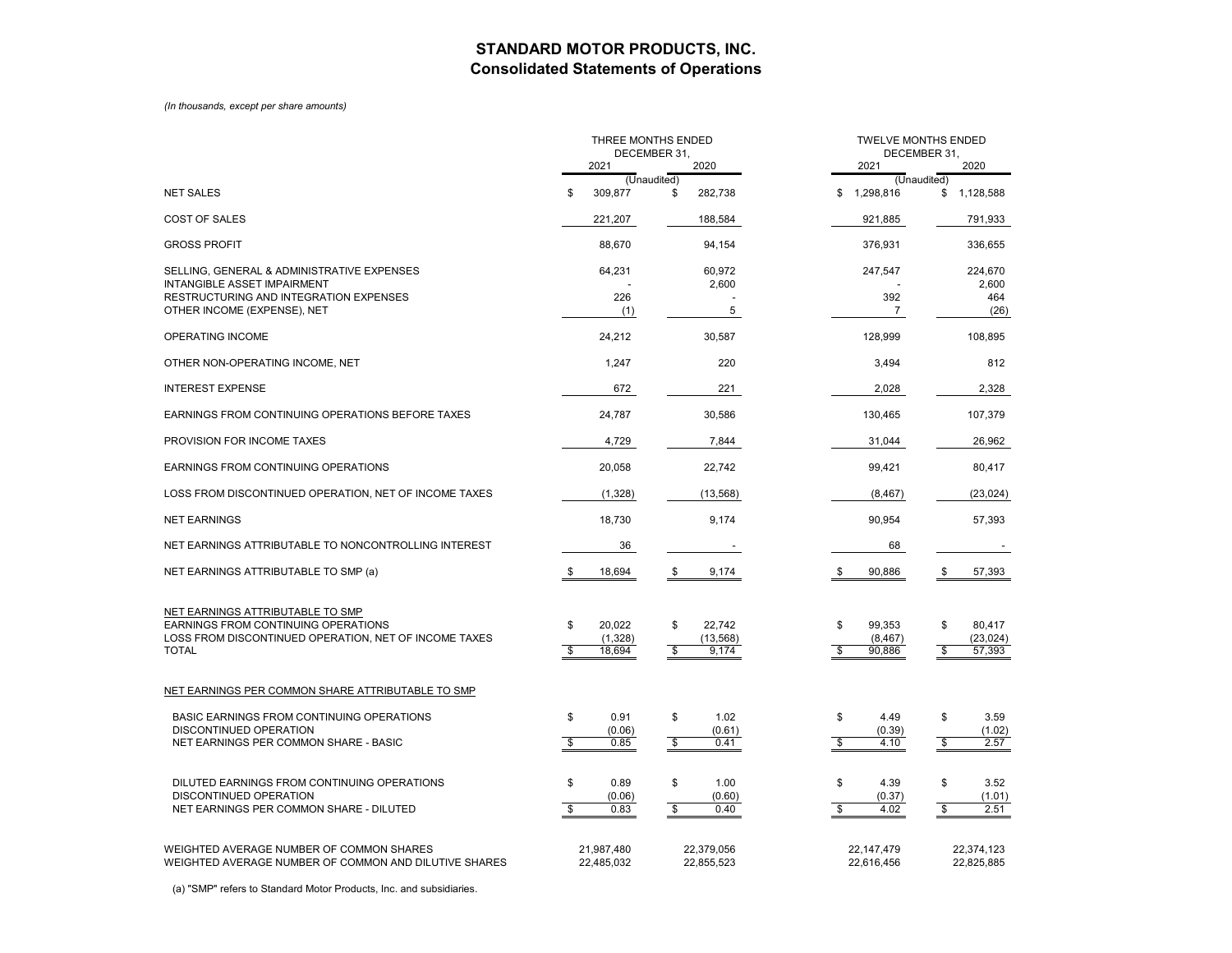## **STANDARD MOTOR PRODUCTS, INC. Segment Revenues and Operating Income**

*(In thousands)*

|                                              |              | THREE MONTHS ENDED |             |                         |                          | <b>TWELVE MONTHS ENDED</b> |              |                |             |     |                          |         |
|----------------------------------------------|--------------|--------------------|-------------|-------------------------|--------------------------|----------------------------|--------------|----------------|-------------|-----|--------------------------|---------|
|                                              |              | DECEMBER 31,       |             |                         |                          |                            | DECEMBER 31, |                |             |     |                          |         |
|                                              |              | 2021               |             |                         | 2020                     |                            |              | 2021           |             |     | 2020                     |         |
|                                              |              |                    | (Unaudited) |                         |                          |                            |              |                | (Unaudited) |     |                          |         |
| <b>Revenues</b>                              |              |                    |             |                         |                          |                            |              |                |             |     |                          |         |
| Ignition, Emission Control, Fuel & Safety    |              |                    |             |                         |                          |                            |              |                |             |     |                          |         |
| <b>Related System Products</b>               | \$           | 211,919            |             | \$                      | 193,518                  |                            | \$           | 786,514        |             | \$  | 691,722                  |         |
| Wire and Cable                               |              | 33,632             |             |                         | 38,342                   |                            |              | 151,422        |             |     | 143,963                  |         |
| <b>Engine Management</b>                     |              | 245, 551           |             |                         | 231,860                  |                            |              | 937,936        |             |     | 835,685                  |         |
| Compressors                                  | \$           | 28,666             |             | \$                      | 22,060                   |                            | \$           | 206,697        |             | \$  | 163,071                  |         |
| Other Climate Control Parts                  |              | 31,738             |             |                         | 25,667                   |                            |              | 141,726        |             |     | 118,883                  |         |
| <b>Temperature Control</b>                   |              | 60,404             |             |                         | 47,727                   |                            |              | 348,423        |             |     | 281,954                  |         |
| All Other                                    |              | 3,922              |             |                         | 3,151                    |                            |              | 12,457         |             |     | 10,949                   |         |
| <b>Revenues</b>                              | \$           | 309,877            |             | \$                      | 282,738                  |                            | \$           | 1,298,816      |             | \$  | 1,128,588                |         |
| <b>Gross Margin</b>                          |              |                    |             |                         |                          |                            |              |                |             |     |                          |         |
| <b>Engine Management</b>                     | \$           | 67,776             | 27.6%       | \$                      | 76,451                   | 33.0%                      | \$           | 267,285        | 28.5%       | \$  | 251,747                  | 30.1%   |
| <b>Temperature Control</b>                   |              | 16,670             | 27.6%       |                         | 14,333                   | 30.0%                      |              | 95,138         | 27.3%       |     | 75,161                   | 26.7%   |
| All Other                                    |              | 4,270              |             |                         | 3,370                    |                            |              | 14,832         |             |     | 9,747                    |         |
| <b>Subtotal</b>                              | s,           | 88,716             | 28.6%       | s,                      | 94,154                   | 33.3%                      | s,           | 377,255        | 29.0%       | \$  | 336,655                  | 29.8%   |
| <b>One-Time Acquisition Costs</b>            |              | (46)               | 0.0%        |                         |                          | 0.0%                       |              | (324)          | 0.0%        |     |                          | 0.0%    |
| <b>Gross Margin</b>                          | $\mathbf{s}$ | 88,670             | 28.6%       | $\overline{\mathbf{s}}$ | 94,154                   | 33.3%                      | \$           | 376,931        | 29.0%       | \$  | 336,655                  | 29.8%   |
|                                              |              |                    |             |                         |                          |                            |              |                |             |     |                          |         |
| <b>Selling, General &amp; Administrative</b> |              |                    |             |                         |                          |                            |              |                |             |     |                          |         |
| <b>Engine Management</b>                     | \$           | 39.485             | 16.1%       | \$                      | 37,203                   | 16.0%                      | \$           | 149.206        | 15.9%       | \$  | 137,440                  | 16.4%   |
| <b>Temperature Control</b>                   |              | 13,192             | 21.8%       |                         | 13,297                   | 27.9%                      |              | 58,144         | 16.7%       |     | 53,865                   | 19.1%   |
| All Other                                    |              | 11,495             |             |                         | 10,472                   |                            |              | 38,810         |             |     | 33,365                   |         |
| Subtotal                                     | \$           | 64,172             | 20.7%       | \$                      | 60,972                   | 21.6%                      | \$           | 246.160        | 19.0%       | \$  | 224,670                  | 19.9%   |
| <b>One-Time Acquisition Costs</b>            |              | 59                 | 0.0%        |                         | $\overline{\phantom{a}}$ | 0.0%                       |              | 1,387          | 0.1%        |     | $\overline{\phantom{a}}$ | 0.0%    |
| Selling, General & Administrative            | \$           | 64,231             | 20.7%       | \$                      | 60,972                   | 21.6%                      | \$.          | 247,547        | 19.1%       | \$. | 224,670                  | 19.9%   |
|                                              |              |                    |             |                         |                          |                            |              |                |             |     |                          |         |
| <b>Operating Income</b>                      |              |                    |             |                         |                          |                            |              |                |             |     |                          |         |
| <b>Engine Management</b>                     | \$           | 28,291             | 11.5%       | \$                      | 39,248                   | 16.9%                      | \$           | 118,079        | 12.6%       | \$  | 114,307                  | 13.7%   |
| <b>Temperature Control</b>                   |              | 3,478              | 5.8%        |                         | 1,036                    | 2.2%                       |              | 36,994         | 10.6%       |     | 21,296                   | 7.6%    |
| All Other                                    |              | (7, 225)           |             |                         | (7, 102)                 |                            |              | (23, 978)      |             |     | (23, 618)                |         |
| <b>Subtotal</b>                              |              | 24,544             | 7.9%        |                         | 33,182                   | 11.7%                      |              | 131.095        | 10.1%       |     | 111,985                  | 9.9%    |
| <b>One-time Acquisition Costs</b>            |              | (105)              | 0.0%        |                         |                          | 0.0%                       |              | (1,711)        | $-0.1%$     |     | $\overline{\phantom{a}}$ | 0.0%    |
| Intangible Asset Impairment                  |              |                    | 0.0%        |                         | (2,600)                  | $-0.9%$                    |              | $\blacksquare$ | 0.0%        |     | (2,600)                  | $-0.2%$ |
| Restructuring & Integration                  |              | (226)              | $-0.1%$     |                         |                          | 0.0%                       |              | (392)          | 0.0%        |     | (464)                    | 0.0%    |
| Other Income (Expense), Net                  |              | (1)                | 0.0%        |                         | 5                        | 0.0%                       |              | $\overline{7}$ | 0.0%        |     | (26)                     | 0.0%    |
| <b>Operating Income</b>                      | \$           | 24,212             | 7.8%        | \$                      | 30,587                   | 10.8%                      | \$           | 128,999        | 9.9%        | \$  | 108,895                  | 9.6%    |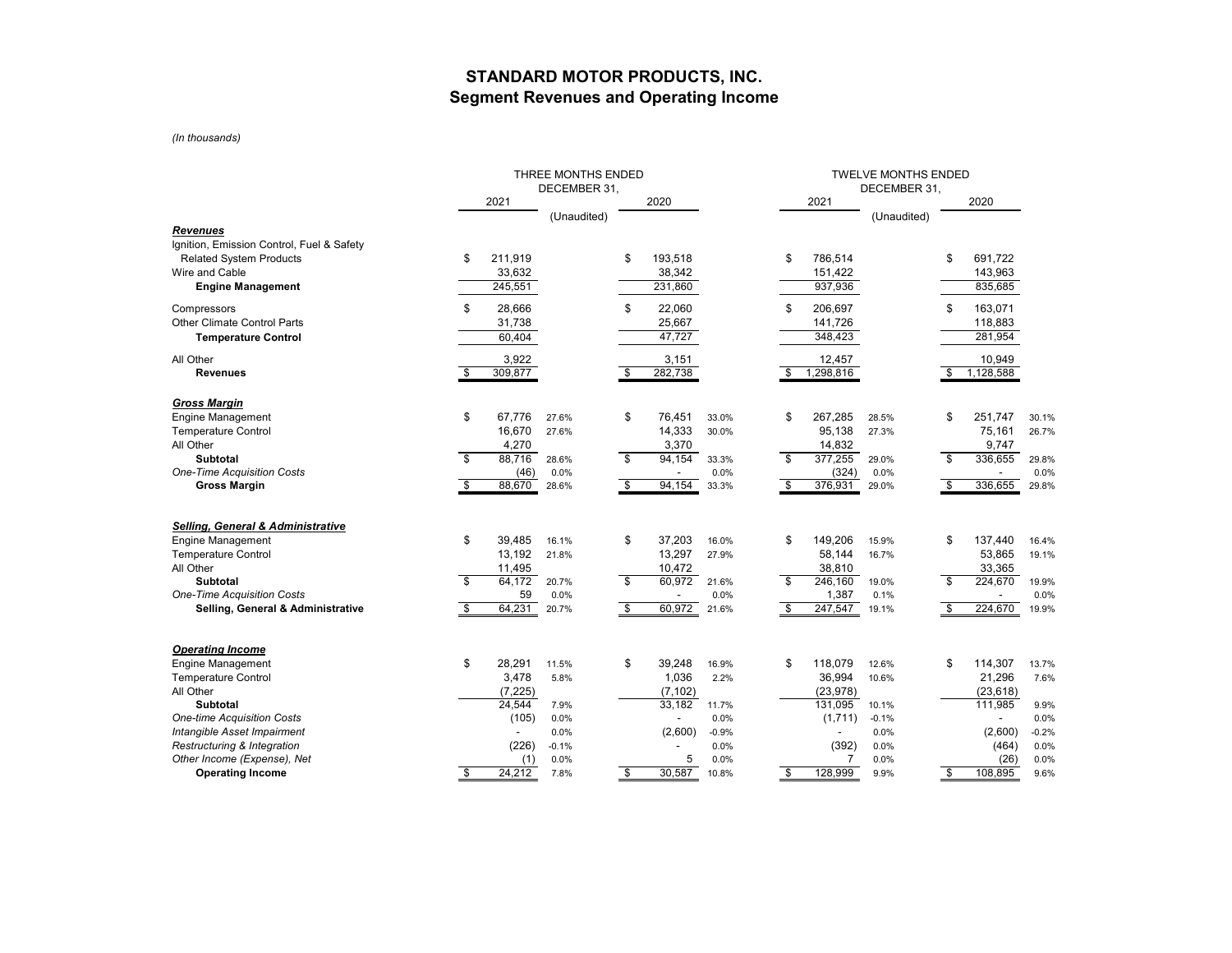## **STANDARD MOTOR PRODUCTS, INC. Reconciliation of GAAP and Non-GAAP Measures**

| (In thousands, except per share amounts)                                  | THREE MONTHS ENDED<br>DECEMBER 31.<br>2021<br>2020 |             |    |        |    | <b>TWELVE MONTHS ENDED</b><br>DECEMBER 31.<br>2021<br>2020 |    |         |  |  |
|---------------------------------------------------------------------------|----------------------------------------------------|-------------|----|--------|----|------------------------------------------------------------|----|---------|--|--|
| <b>EARNINGS FROM CONTINUING OPERATIONS ATTRIBUTABLE TO SMP</b>            |                                                    | (Unaudited) |    |        |    | (Unaudited)                                                |    |         |  |  |
| <b>GAAP EARNINGS FROM CONTINUING OPERATIONS</b>                           | S                                                  | 20,022      | S  | 22.742 | \$ | 99,353                                                     | \$ | 80,417  |  |  |
|                                                                           |                                                    |             |    |        |    |                                                            |    |         |  |  |
| RESTRUCTURING AND INTEGRATION EXPENSES<br>ONE-TIME ACQUISITION COSTS      |                                                    | 226<br>105  |    |        |    | 392<br>1.711                                               |    | 464     |  |  |
| <b>INTANGIBLE ASSET IMPAIRMENT</b>                                        |                                                    |             |    | 2.600  |    |                                                            |    | 2,600   |  |  |
| CERTAIN TAX CREDITS AND PRODUCTION DEDUCTIONS FINALIZED IN PERIOD         |                                                    |             |    | ٠      |    | (259)                                                      |    | (235)   |  |  |
| INCOME TAX EFFECT RELATED TO RECONCILING ITEMS                            |                                                    | (86)        |    | (676)  |    | (547)                                                      |    | (797)   |  |  |
| NON-GAAP EARNINGS FROM CONTINUING OPERATIONS                              | \$                                                 | 20,267      | \$ | 24,666 | \$ | 100,650                                                    | \$ | 82,449  |  |  |
| DILUTED EARNINGS PER SHARE FROM CONTINUING OPERATIONS ATTRIBUTABLE TO SMP |                                                    |             |    |        |    |                                                            |    |         |  |  |
| GAAP DILUTED EARNINGS PER SHARE FROM CONTINUING OPERATIONS                | \$                                                 | 0.89        | \$ | 1.00   | \$ | 4.39                                                       | \$ | 3.52    |  |  |
| RESTRUCTURING AND INTEGRATION EXPENSES                                    |                                                    | 0.01        |    |        |    | 0.02                                                       |    | 0.02    |  |  |
| ONE-TIME ACQUISITION COSTS                                                |                                                    |             |    |        |    | 0.07                                                       |    |         |  |  |
| <b>INTANGIBLE ASSET IMPAIRMENT</b>                                        |                                                    |             |    | 0.11   |    |                                                            |    | 0.11    |  |  |
| CERTAIN TAX CREDITS AND PRODUCTION DEDUCTIONS FINALIZED IN PERIOD         |                                                    |             |    |        |    | (0.01)                                                     |    | (0.01)  |  |  |
| INCOME TAX EFFECT RELATED TO RECONCILING ITEMS                            |                                                    |             |    | (0.03) |    | (0.02)                                                     |    | (0.03)  |  |  |
| NON-GAAP DILUTED EARNINGS PER SHARE FROM CONTINUING OPERATIONS            | \$                                                 | 0.90        | S  | 1.08   |    | 4.45                                                       | S  | 3.61    |  |  |
| <b>OPERATING INCOME</b>                                                   |                                                    |             |    |        |    |                                                            |    |         |  |  |
| <b>GAAP OPERATING INCOME</b>                                              | s.                                                 | 24,212      | S  | 30.587 | \$ | 128.999                                                    | S  | 108,895 |  |  |
| RESTRUCTURING AND INTEGRATION EXPENSES                                    |                                                    | 226         |    |        |    | 392                                                        |    | 464     |  |  |
| ONE-TIME ACQUISITION COSTS                                                |                                                    | 105         |    |        |    | 1,711                                                      |    |         |  |  |
| INTANGIBLE ASSET IMPAIRMENT                                               |                                                    | ٠           |    | 2,600  |    |                                                            |    | 2,600   |  |  |
| OTHER (INCOME) EXPENSE, NET                                               |                                                    | $\mathbf 1$ |    | (5)    |    | (7)                                                        |    | 26      |  |  |
| NON-GAAP OPERATING INCOME                                                 | S.                                                 | 24,544      | \$ | 33,182 | \$ | 131,095                                                    | \$ | 111,985 |  |  |
| <b>EBITDA WITHOUT SPECIAL ITEMS</b>                                       |                                                    |             |    |        |    |                                                            |    |         |  |  |
| GAAP EARNINGS FROM CONTINUING OPERATIONS BEFORE TAXES                     | S                                                  | 24.787      | S  | 30.586 | \$ | 130.465                                                    | \$ | 107,379 |  |  |
| DEPRECIATION AND AMORTIZATION                                             |                                                    | 7,083       |    | 7,010  |    | 27,243                                                     |    | 26,323  |  |  |
| <b>INTEREST EXPENSE</b>                                                   |                                                    | 672         |    | 221    |    | 2,028                                                      |    | 2,328   |  |  |
| <b>EBITDA</b>                                                             |                                                    | 32,542      |    | 37,817 |    | 159,736                                                    |    | 136,030 |  |  |
| RESTRUCTURING AND INTEGRATION EXPENSES                                    |                                                    | 226         |    |        |    | 392                                                        |    | 464     |  |  |
| ONE-TIME ACQUISITION COSTS                                                |                                                    | 105         |    |        |    | 1,711                                                      |    |         |  |  |
| INTANGIBLE ASSET IMPAIRMENT                                               |                                                    |             |    | 2,600  |    | ÷                                                          |    | 2,600   |  |  |
| <b>SPECIAL ITEMS</b>                                                      |                                                    | 331         |    | 2,600  |    | 2,103                                                      |    | 3.064   |  |  |
| EBITDA WITHOUT SPECIAL ITEMS                                              | S                                                  | 32,873      | S  | 40,417 | \$ | 161,839                                                    | S  | 139,094 |  |  |

MANAGEMENT BELIEVES THAT NON-GAAP EARNINGS FROM CONTINUING OPERATIONS AND NON-GAAP DILUTED EARNINGS PER SHARE FROM CONTINUING OPERATIONS WHICH ARE ATTRIBUTABLE TO SMP, AND NON-GAAP OPERATING INCOME AND EBITDA WITHOUT SPECIAL ITEMS, EACH OF WHICH ARE NON-GAAP MEASUREMENTS AND ARE ADJUSTED FOR SPECIAL ITEMS, ARE MEANINGFUL TO INVESTORS BECAUSE THEY PROVIDE A VIEW OF THE COMPANY WITH RESPECT TO ONGOING OPERATING RESULTS. SPECIAL ITEMS REPRESENT SIGNIFICANT CHARGES OR CREDITS THAT ARE IMPORTANT TO AN UNDERSTANDING OF THE COMPANY'S OVERALL OPERATING RESULTS IN THE PERIODS PRESENTED. SUCH NON-GAAP MEASUREMENTS ARE NOT RECOGNIZED IN ACCORDANCE WITH GENERALLY ACCEPTED ACCOUNTING PRINCIPLES AND SHOULD NOT BE VIEWED AS AN ALTERNATIVE TO GAAP MEASURES OF PERFORMANCE.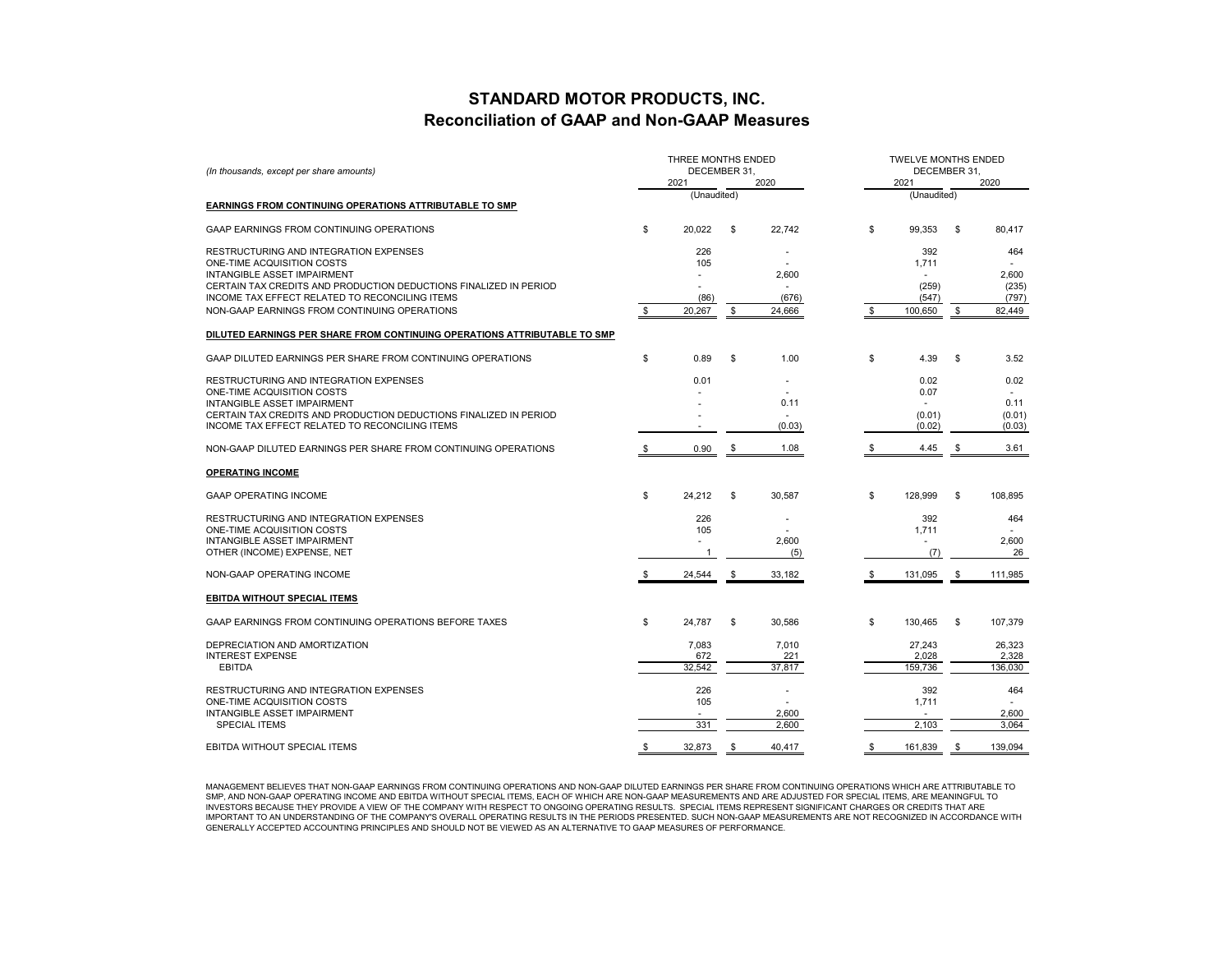## **STANDARD MOTOR PRODUCTS, INC. Condensed Consolidated Balance Sheets**

*(In thousands)*

|                                             | DECEMBER 31,<br>2021 |                 | DECEMBER 31,<br>2020 |  |  |
|---------------------------------------------|----------------------|-----------------|----------------------|--|--|
|                                             | (Unaudited)          |                 |                      |  |  |
|                                             |                      |                 |                      |  |  |
| <b>ASSETS</b>                               |                      |                 |                      |  |  |
| <b>CASH</b>                                 | \$<br>21,755         | \$              | 19.488               |  |  |
| ACCOUNTS RECEIVABLE, GROSS                  | 186,774              |                 | 203,861              |  |  |
| ALLOWANCE FOR EXPECTED CREDIT LOSSES        | 6,170                |                 | 5,822                |  |  |
| ACCOUNTS RECEIVABLE, NET                    | 180,604              |                 | 198,039              |  |  |
| <b>INVENTORIES</b>                          | 468,755              |                 | 345,502              |  |  |
| UNRETURNED CUSTOMER INVENTORY               | 22,268               |                 | 19,632               |  |  |
| OTHER CURRENT ASSETS                        | 17,823               |                 | 15,875               |  |  |
| TOTAL CURRENT ASSETS                        | 711,205              |                 | 598,536              |  |  |
| PROPERTY, PLANT AND EQUIPMENT, NET          | 102,786              |                 | 89,105               |  |  |
| OPERATING LEASE RIGHT-OF-USE ASSETS         | 40,469               |                 | 29,958               |  |  |
| <b>GOODWILL</b>                             | 131,652              |                 | 77,837               |  |  |
| OTHER INTANGIBLES, NET                      | 106,234              |                 | 54,004               |  |  |
| DEFERRED INCOME TAXES                       | 36,126               |                 | 44,770               |  |  |
| INVESTMENT IN UNCONSOLIDATED AFFILIATES     | 44,087               |                 | 40,507               |  |  |
| OTHER ASSETS                                | 25,402               |                 | 21,823               |  |  |
| <b>TOTAL ASSETS</b>                         | \$<br>1,197,961      | \$              | 956,540              |  |  |
| <b>LIABILITIES AND STOCKHOLDERS' EQUITY</b> |                      |                 |                      |  |  |
| NOTES PAYABLE                               | \$<br>125,298        | \$              | 10,000               |  |  |
| <b>CURRENT PORTION OF OTHER DEBT</b>        | 3,117                |                 |                      |  |  |
| <b>ACCOUNTS PAYABLE</b>                     |                      |                 |                      |  |  |
|                                             |                      |                 | 135                  |  |  |
| <b>ACCRUED CUSTOMER RETURNS</b>             | 137,167<br>42,412    |                 | 100,018              |  |  |
| <b>ACCRUED CORE LIABILITY</b>               | 23,663               |                 | 40,982<br>22,014     |  |  |
| <b>ACCRUED REBATES</b>                      | 42,472               |                 | 46,437               |  |  |
| PAYROLL AND COMMISSIONS                     | 45,058               |                 | 35,938               |  |  |
| SUNDRY PAYABLES AND ACCRUED EXPENSES        | 57,182               |                 | 47,078               |  |  |
| <b>TOTAL CURRENT LIABILITIES</b>            | 476,369              |                 | 302,602              |  |  |
| OTHER LONG-TERM DEBT                        | 21                   |                 | 97                   |  |  |
| NONCURRENT OPERATING LEASE LIABILITIES      | 31,206               |                 |                      |  |  |
| <b>ACCRUED ASBESTOS LIABILITIES</b>         | 52,698               |                 | 22,450<br>55,226     |  |  |
| <b>OTHER LIABILITIES</b>                    | 25,040               |                 | 25,929               |  |  |
| <b>TOTAL LIABILITIES</b>                    | 585,334              |                 | 406,304              |  |  |
| TOTAL SMP STOCKHOLDERS' EQUITY              |                      |                 |                      |  |  |
| NONCONTROLLING INTEREST                     | 601,580<br>11,047    |                 | 550,236              |  |  |
| TOTAL STOCKHOLDERS' EQUITY                  | 612,627              |                 | 550,236              |  |  |
| TOTAL LIABILITIES AND STOCKHOLDERS' EQUITY  | \$<br>1,197,961      | $\overline{\$}$ | 956,540              |  |  |